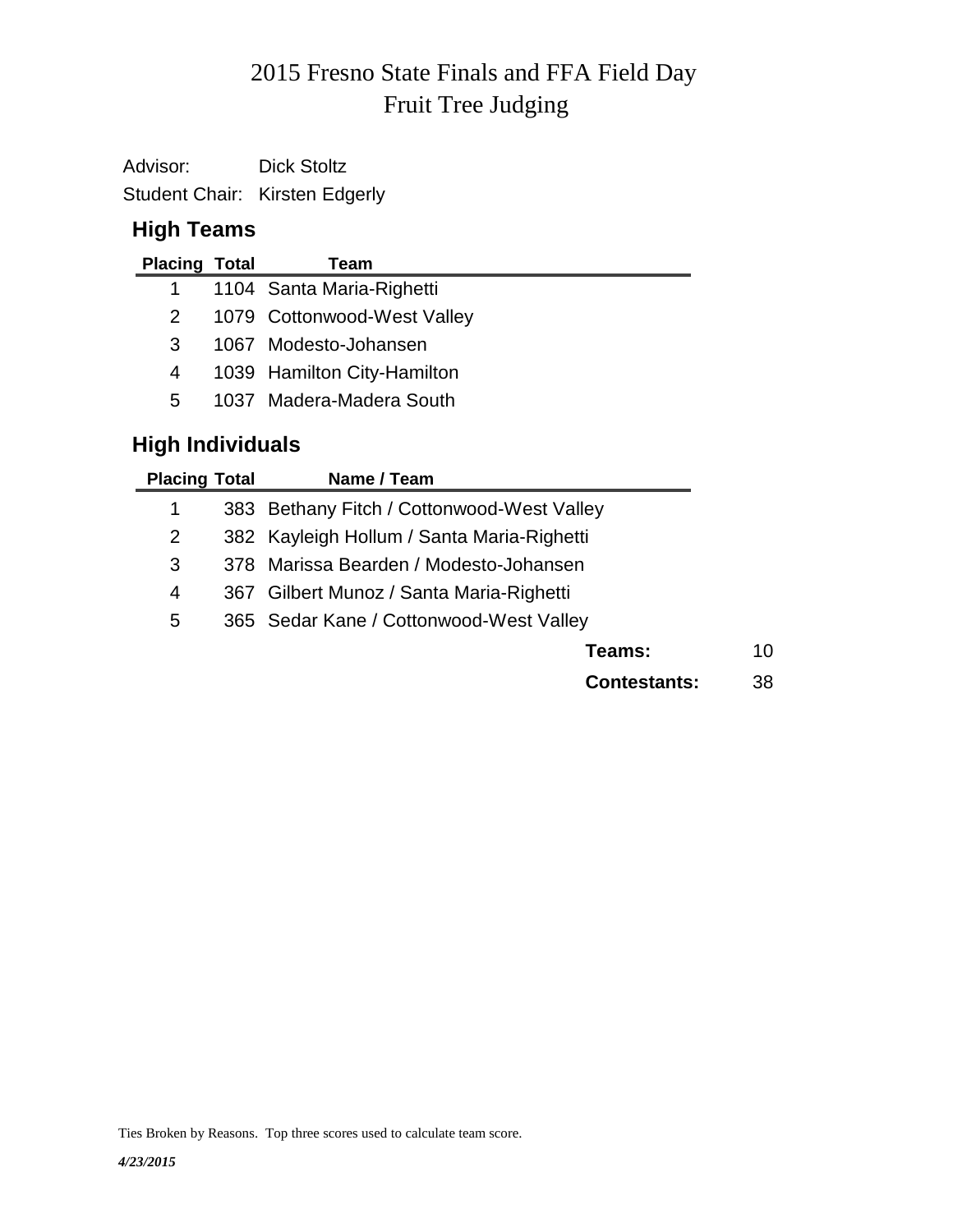## 2015 Fresno State Finals and FFA Field Day Fruit Tree Judging

Valley

| Advisor:              |      | <b>Dick Stoltz</b>          |                      |                         | 10<br>Teams:                               |  |  |  |
|-----------------------|------|-----------------------------|----------------------|-------------------------|--------------------------------------------|--|--|--|
| <b>Student Chair:</b> |      | Kirsten Edgerly             |                      |                         | 38<br>Contestants:                         |  |  |  |
| <b>High Teams</b>     |      |                             |                      | <b>High Individuals</b> |                                            |  |  |  |
| <b>Placing Total</b>  |      | Team                        | <b>Placing Total</b> |                         | Name/Team                                  |  |  |  |
|                       | 1104 | Santa Maria-Righetti        |                      |                         | 383 Bethany Fitch / Cottonwood-West Valley |  |  |  |
| $\overline{2}$        |      | 1079 Cottonwood-West Valley | 2                    |                         | 382 Kayleigh Hollum / Santa Maria-Righetti |  |  |  |
| 3                     | 1067 | Modesto-Johansen            | 3                    | 378                     | Marissa Bearden / Modesto-Johansen         |  |  |  |
| 4                     | 1039 | Hamilton City-Hamilton      | 4                    | 367                     | Gilbert Munoz / Santa Maria-Righetti       |  |  |  |
| 5                     | 1037 | Madera-Madera South         | 5                    |                         | 365 Sedar Kane / Cottonwood-West Valley    |  |  |  |

### **Sub Contest High Teams Sub Contest High Individuals**

|         | <b>Sub Contest Placing Team</b>                                 | <b>Score</b>                                                | <b>Sub Contest Placing Name/Team</b> |   | <b>Score</b>                               |     |
|---------|-----------------------------------------------------------------|-------------------------------------------------------------|--------------------------------------|---|--------------------------------------------|-----|
| Class 1 | Santa Maria-Righetti<br>1                                       | 286                                                         | Class 1                              | 1 | Bethany Fitch/Cottonwood-West Valley       | 97  |
|         | Santa Maria-Pioneer<br>2                                        | 256                                                         |                                      | 2 | Kayleigh Hollum/Santa Maria-Righetti       | 97  |
|         | Cottonwood-West Valley<br>3                                     | 247                                                         |                                      | 3 | Gilbert Munoz/Santa Maria-Righetti         | 96  |
|         | Modesto-Johansen<br>4                                           | 234                                                         |                                      | 4 | Colten Watson/Escalon                      | 96  |
|         | Escalon<br>5                                                    | 230                                                         |                                      | 5 | Virat Kang/Madera-Madera South             | 93  |
| Class 2 | Santa Maria-Righetti                                            | 293                                                         | Class 2                              | 1 | Kayleigh Hollum/Santa Maria-Righetti       | 100 |
|         | Hamilton City-Hamilton<br>2                                     | 288                                                         |                                      | 2 | Marissa Bearden/Modesto-Johansen           | 100 |
|         | 3                                                               | Cottonwood-West Valley<br>284<br>Madera-Madera South<br>283 |                                      | 3 | Faith Kalnins/Cottonwood-West Valley       | 100 |
|         | 4                                                               |                                                             |                                      | 4 | Reed Koehnen/Hamilton City-Hamilton        | 99  |
|         | Modesto-Johansen<br>5                                           | 281                                                         |                                      | 5 | Gilbert Munoz/Santa Maria-Righetti         | 99  |
| Class 3 | Cottonwood-West Valley                                          | 289                                                         | Class 3                              | 1 | Bethany Fitch/Cottonwood-West Valley       | 99  |
|         | Madera-Madera South<br>285<br>2<br>Modesto-Johansen<br>282<br>3 |                                                             |                                      | 2 | Virat Kang/Madera-Madera South             | 98  |
|         |                                                                 |                                                             |                                      | 3 | Lane Gruenwald/Hamilton City-Hamilton      | 97  |
|         | Escalon<br>4                                                    | 277                                                         |                                      | 4 | Marco Carrillo/Hamilton City-Hamilton      | 97  |
|         | Hamilton City-Hamilton<br>5                                     | 277                                                         |                                      | 5 | Shannel Delaloza/Cottonwood-West<br>Valley | 97  |
| Class 4 | Modesto-Johansen                                                | 270                                                         | Class 4                              | 1 | Bethany Fitch/Cottonwood-West Valley       | 93  |
|         | Santa Maria-Righetti<br>2                                       | 263                                                         |                                      |   | Colten Watson/Escalon                      | 93  |
|         | Cottonwood-West Valley<br>3                                     | 259                                                         |                                      | 2 |                                            |     |
|         | Escalon<br>4                                                    | 250                                                         |                                      | 3 | Kayleigh Hollum/Santa Maria-Righetti       | 92  |
|         | Hamilton City-Hamilton<br>5                                     | 247                                                         |                                      | 4 | Marissa Bearden/Modesto-Johansen           | 92  |
|         |                                                                 |                                                             |                                      | 5 | Shannel Delaloza/Cottonwood-West<br>Valley | 92  |

Ties Broken by Reasons. Top three scores used to calculate team score.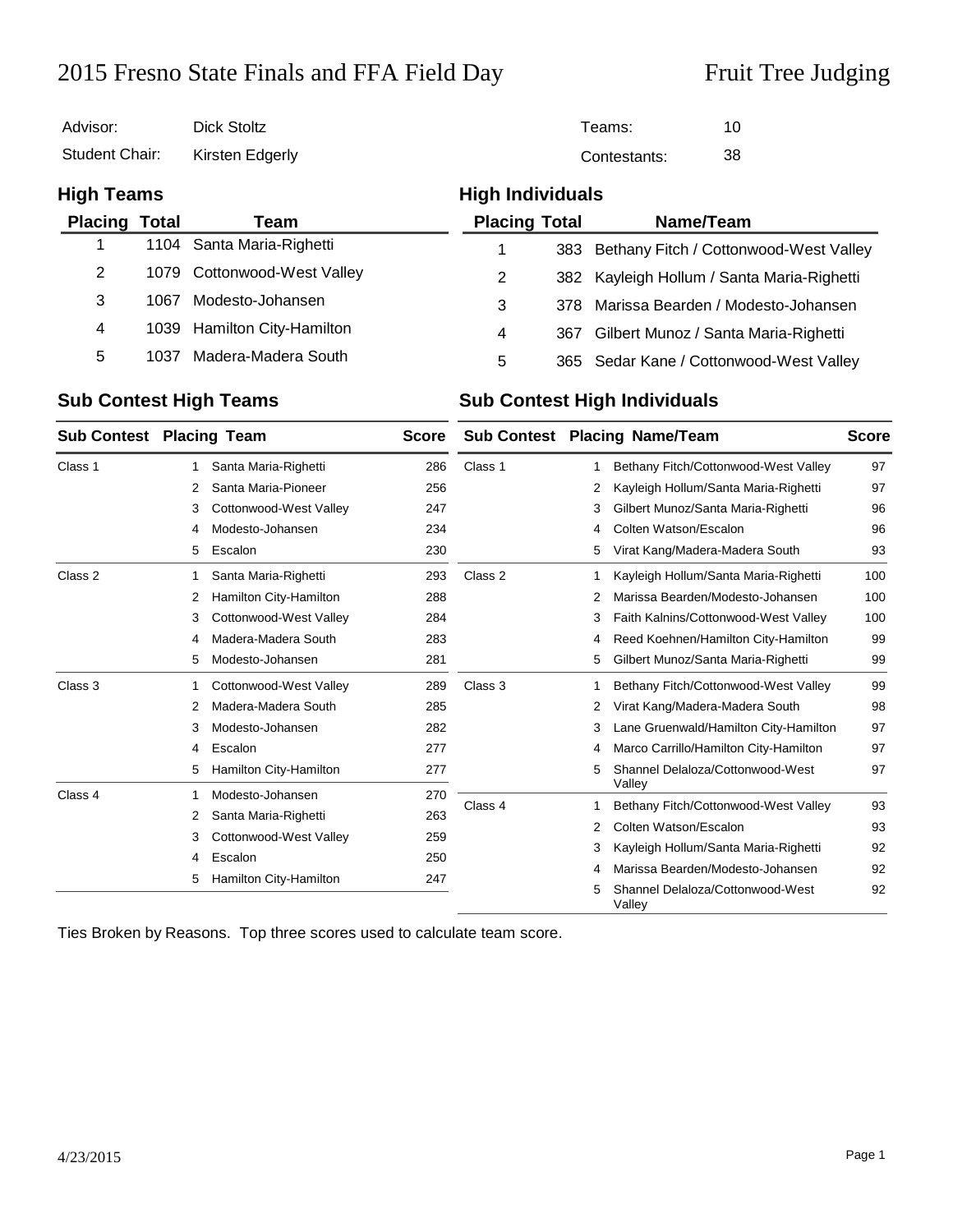## 2015 Fresno State Finals and FFA Field Day **Fruit Tree Judging** Fruit Tree Judging

|                                 | Class 1<br>Almonds | Class 1<br>Almond Rsn | Class 2<br>Nectarines | Class 2<br>Nectarine Rsn | Class 3<br>Peaches | Rsn | Class 3 Peach Class 4 Plums Class 4 Plum | Rsn | Tie | Total    | Place                   |
|---------------------------------|--------------------|-----------------------|-----------------------|--------------------------|--------------------|-----|------------------------------------------|-----|-----|----------|-------------------------|
| <b>Bakersfield-Independence</b> |                    |                       |                       |                          |                    |     |                                          |     |     | 880      | $\overline{\mathbf{a}}$ |
| <b>Bailee Stewart</b>           | 33                 | 25                    | 45                    | 43                       | 40                 | 36  | 48                                       | 42  | 146 | $312*$   | 28                      |
| Darian Long                     | 20                 | 10                    | 50                    | 43                       | 44                 | 31  | 40                                       | 37  | 121 | 275 *    | 36                      |
| Mackenzie Amirfar               | 43                 | 45                    | 48                    | 22                       | 30                 | 31  | 36                                       | 38  | 136 | 293 *    | 35                      |
| <b>Madison Dewar</b>            | 30                 | 10                    | 26                    | 25                       | 50                 | 25  | 34                                       | 30  | 90  | 230      | 38                      |
| <b>Cottonwood-West Valley</b>   |                    |                       |                       |                          |                    |     |                                          |     |     | 1079     | $\overline{2}$          |
| <b>Bethany Fitch</b>            | 47                 | 50                    | 48                    | 46                       | 50                 | 49  | 48                                       | 45  | 190 | 383*     | $\mathbf{1}$            |
| <b>Faith Kalnins</b>            | 34                 | 25                    | 50                    | 50                       | 48                 | 46  | 36                                       | 42  | 163 | 331 *    | 22                      |
| Sedar Kane                      | 43                 | 48                    | 48                    | 42                       | 50                 | 46  | 46                                       | 42  | 178 | 365*     | 5                       |
| Shannel Delaloza                | 28                 | 20                    | 18                    | 44                       | 50                 | 47  | 48                                       | 44  | 155 | 299      | 32                      |
| <b>Escalon</b>                  |                    |                       |                       |                          |                    |     |                                          |     |     | 1034     | $\underline{6}$         |
| Colten Watson                   | 48                 | 48                    | 41                    | 42                       | 50                 | 42  | 48                                       | 45  | 177 | 364 *    | $\overline{7}$          |
| Khyle Delucchi                  | 22                 | 29                    | 48                    | 40                       | 48                 | 41  | 44                                       | 41  | 151 | 313      | 27                      |
| Sophia Rexin                    | 33                 | 35                    | 50                    | 47                       | 50                 | 41  | 36                                       | 41  | 164 | 333*     | 19                      |
| <b>Thomas Avilla</b>            | 33                 | 33                    | 48                    | 49                       | 50                 | 44  | 40                                       | 40  | 166 | 337 * 18 |                         |
| <b>Hamilton City-Hamilton</b>   |                    |                       |                       |                          |                    |     |                                          |     |     | 1039     | $\overline{4}$          |
| Cade Johnson                    | 45                 | 36                    | 50                    | 47                       | 48                 | 41  | 40                                       | 38  | 162 | 345 *    | 11                      |
| Lane Gruenwald                  | 25                 | 35                    | 50                    | 48                       | 50                 | 47  | 34                                       | 38  | 168 | 327      | 24                      |
| Marco Carrillo                  | 33                 | 25                    | 47                    | 45                       | 50                 | 47  | 48                                       | 43  | 160 | 338 *    | 17                      |
| Reed Koehnen                    | 43                 | 45                    | 50                    | 49                       | 48                 | 43  | 34                                       | 44  | 181 | 356 *    | 8                       |
| <b>Madera-Madera South</b>      |                    |                       |                       |                          |                    |     |                                          |     |     | 1037     | $\overline{5}$          |
| Jenae Hansen                    | 20                 | 35                    | 50                    | 48                       | 48                 | 43  | 40                                       | 46  | 172 | 330 *    | 23                      |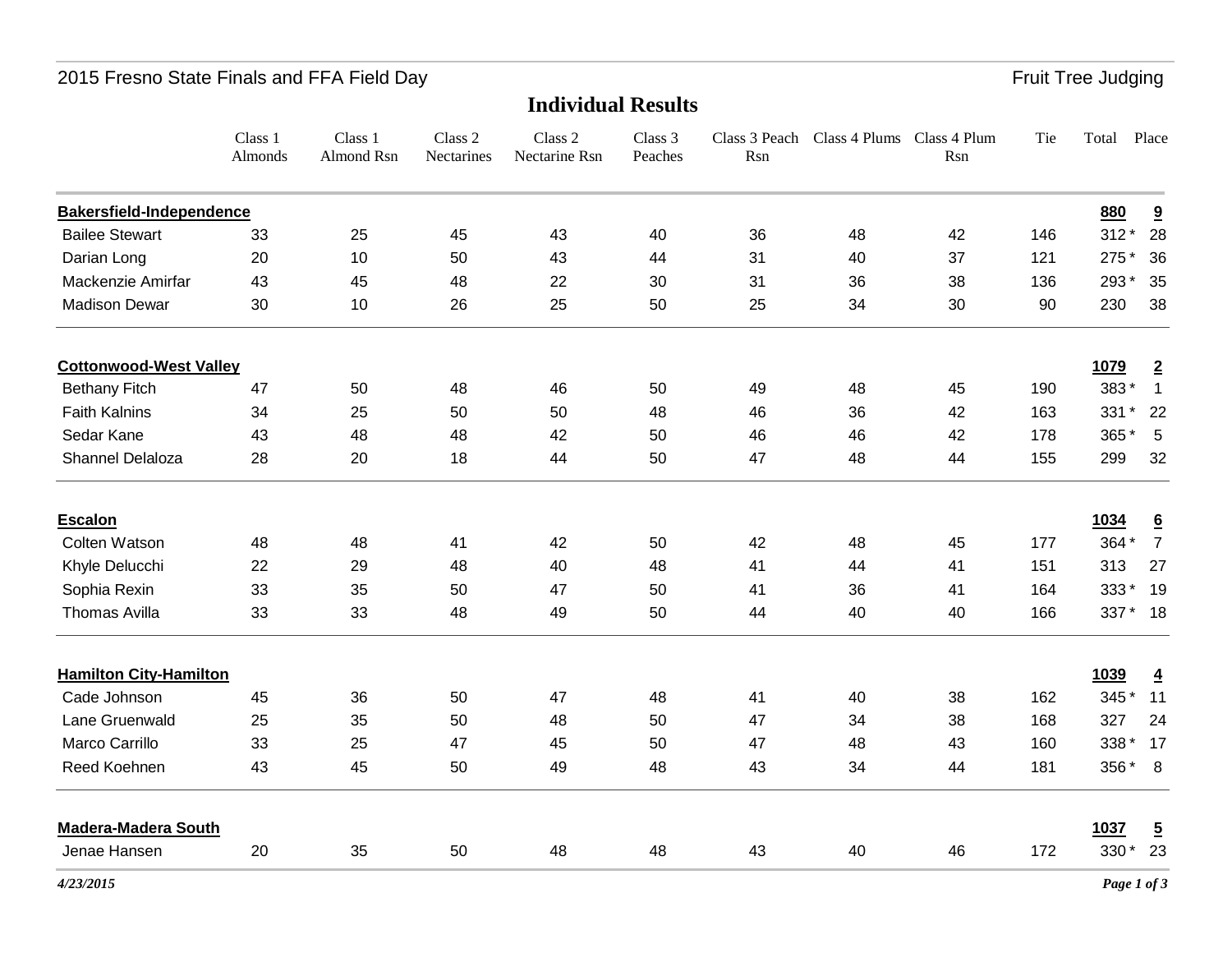## 2015 Fresno State Finals and FFA Field Day **Fruit Tree Judging** Fruit Tree Judging

|                               | Class 1<br>Almonds | Class 1<br><b>Almond Rsn</b> | Class 2<br>Nectarines | Class 2<br>Nectarine Rsn | Class 3<br>Peaches | Class 3 Peach<br>Rsn | Class 4 Plums Class 4 Plum | Rsn | Tie | Total       | Place            |
|-------------------------------|--------------------|------------------------------|-----------------------|--------------------------|--------------------|----------------------|----------------------------|-----|-----|-------------|------------------|
| Mark Cavallero                | 28                 | 48                           | 48                    | 42                       | 50                 | 46                   | 40                         | 41  | 177 | 343*        | 14               |
| Vanessa Maravilla             | 28                 | 29                           | 43                    | 40                       | 44                 | 42                   | 44                         | 41  | 152 | 311         | 29               |
| Virat Kang                    | 48                 | 45                           | 48                    | 47                       | 50                 | 48                   | 34                         | 44  | 184 | 364 *       | 6                |
| Modesto-Johansen              |                    |                              |                       |                          |                    |                      |                            |     |     | 1067        | $\overline{3}$   |
| Arianna Sibaja                | 33                 | 42                           | 50                    | 49                       | 48                 | 43                   | 48                         | 43  | 177 | 356 *       | $\boldsymbol{9}$ |
| Ernesto Gonzalez              | 33                 | 35                           | 43                    | 39                       | 50                 | 46                   | 48                         | 39  | 159 | 333*        | 20               |
| Marissa Bearden               | 45                 | 46                           | 50                    | 50                       | 50                 | 45                   | 48                         | 44  | 185 | 378 *       | $\mathbf{3}$     |
| Ninoa Odisho                  | 17                 | 36                           | 50                    | 48                       | 50                 | 44                   | 40                         | 40  | 168 | 325         | 25               |
| <b>Reedley Middle College</b> |                    |                              |                       |                          |                    |                      |                            |     |     | 844         | 10               |
| Bryonna Anderson              | 37                 | 12                           | 45                    | 35                       | 50                 | 33                   | 48                         | 36  | 116 | 296 *       | 34               |
| Carlos Barojas                | 47                 | 20                           | 50                    | 35                       | 48                 | 34                   | 40                         | 37  | 126 | $311*$      | 30               |
| Maggie Sanchez                | 33                 | 17                           | 36                    | 23                       | 50                 | 30                   | 18                         | 30  | 100 | 237 *       | 37               |
| <b>Santa Maria-Pioneer</b>    |                    |                              |                       |                          |                    |                      |                            |     |     | 1024        | $\overline{1}$   |
| Daniel Segura                 | 40                 | 37                           | 48                    | 43                       | 50                 | 43                   | 34                         | 43  | 166 | 338 *       | 16               |
| Jovanny Sanchez               | 48                 | 45                           | 50                    | 39                       | 46                 | 37                   | 40                         | 39  | 160 | 344 *       | 13               |
| Luis Soto                     | 48                 | 38                           | 48                    | 44                       | 48                 | 40                   | 34                         | 42  | 164 | 342 *       | 15               |
| Monserrat Garcia              | 43                 | 29                           | 40                    | 38                       | 50                 | 44                   | 48                         | 40  | 151 | 332         | 21               |
| Santa Maria-Righetti          |                    |                              |                       |                          |                    |                      |                            |     |     | <u>1104</u> | $\overline{1}$   |
| <b>Bianca Calderon</b>        | 50                 | 40                           | 45                    | 40                       | 50                 | 44                   | 34                         | 41  | 165 | 344         | 12               |
| <b>Gilbert Munoz</b>          | 48                 | 48                           | 50                    | 49                       | 50                 | 42                   | 40                         | 40  | 179 | 367*        | 4                |
| Jenny Herrera                 | 48                 | 45                           | 47                    | 47                       | 40                 | 37                   | 48                         | 43  | 172 | 355*        | 10               |
| Kayleigh Hollum               | 48                 | 49                           | 50                    | 50                       | 50                 | 43                   | 48                         | 44  | 186 | 382*        | $\overline{2}$   |

#### **Individual Results**